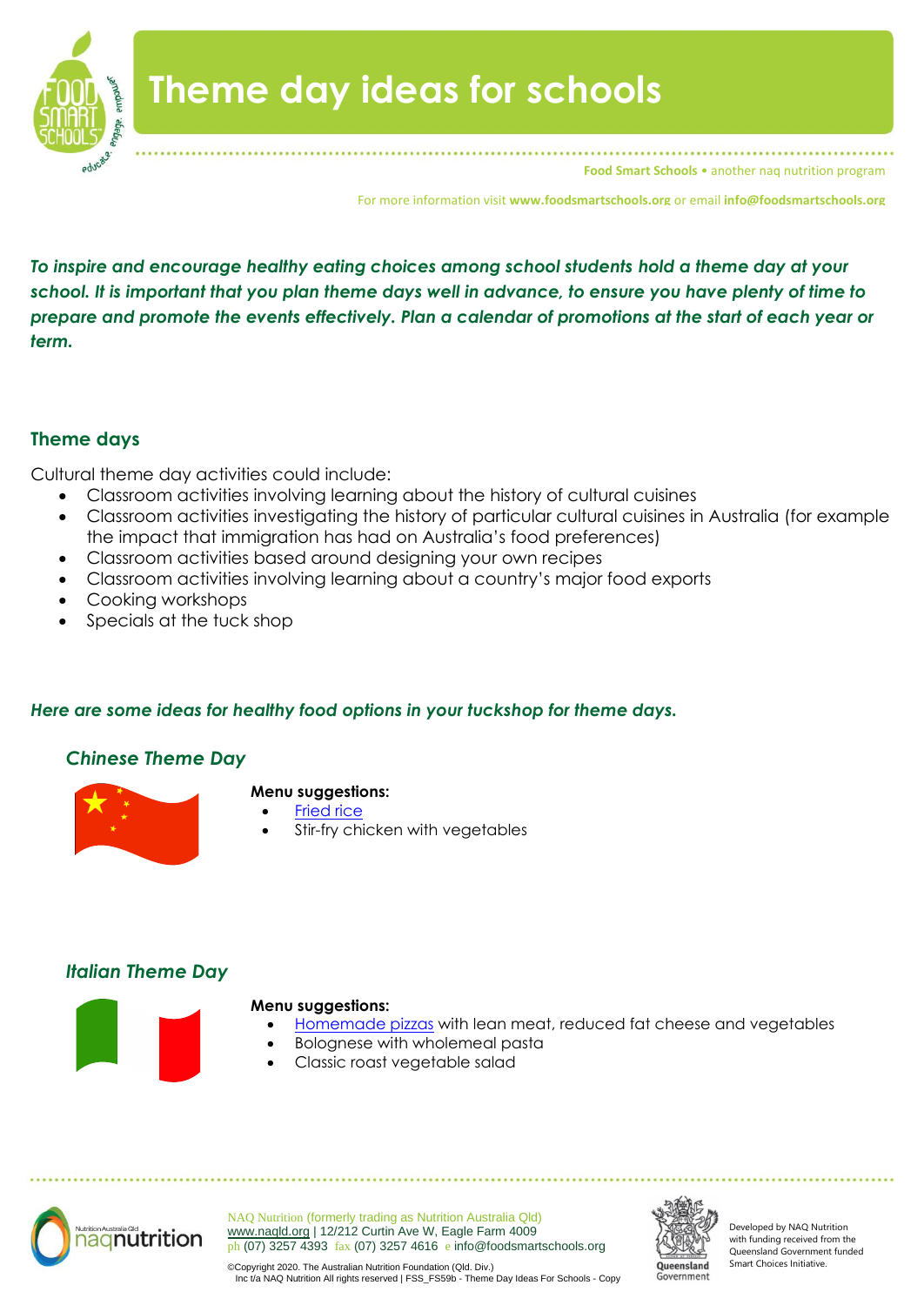

**Food Smart Schools** • another naq nutrition program

For more information visit **www.foodsmartschools.org** or email **info@foodsmartschools.org**

# *French Theme Day (Bastille Day celebrated in July)*



#### **Menu suggestions:**

- French style baguettes/rolls with lean meat and salad
- Vegetarian quiche and salad

## *Vietnamese Theme Day*



#### **Menu suggestions:**

- [Ph](http://en.wikipedia.org/wiki/Ph%E1%BB%9F)ở soup
- Rice noodle salad
- Vietnamese sandwich [bánh mì](http://en.wikipedia.org/wiki/B%C3%A1nh_m%C3%AC)

## *Mexican Theme Day*

#### **Menu suggestions:**

- Individual taco cups
- Beef and bean burritos
- Chicken and spinach quesadillas



## *Under the Sea*



#### **Menu suggestions:**

- Oven baked fish and salad
- Star fish shaped sandwiches (chicken, lettuce and tomato)

For information about "greening-up" your tuckshop options, view our [Recipe](https://d2ktlgllpgl04o.cloudfront.net/wp-content/uploads/2013/12/12132927/FSS_FS01j-Recipe-Modifications.pdf)  [Modification fact sheet.](https://d2ktlgllpgl04o.cloudfront.net/wp-content/uploads/2013/12/12132927/FSS_FS01j-Recipe-Modifications.pdf)



NAQ Nutrition (formerly trading as Nutrition Australia Qld) [www.naqld.org](http://www.naqld.org/) | 12/212 Curtin Ave W, Eagle Farm 4009 ph (07) 3257 4393 fax (07) 3257 4616 e info@foodsmartschools.org



Developed by NAQ Nutrition with funding received from the Queensland Government funded Smart Choices Initiative.

©Copyright 2020. The Australian Nutrition Foundation (Qld. Div.) Inc t/a NAQ Nutrition All rights reserved | FSS\_FS59b - Theme Day Ideas For Schools - Copy